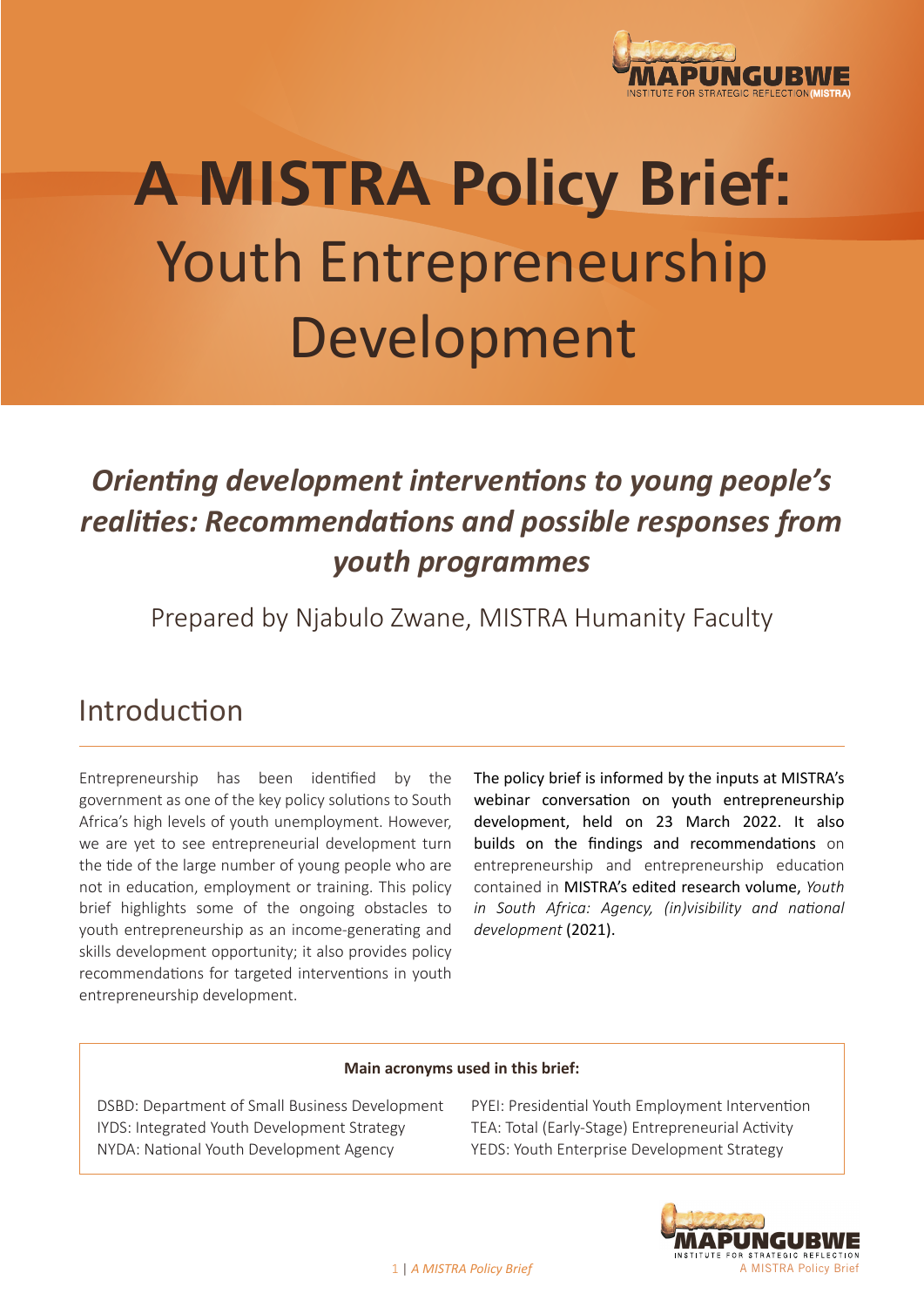## **POLICY CONTEXT**

The National Development Plan (NDP) set the target of creating 11 million jobs by 2030, and there has been growing consensus that empowering young people to become their own employers is one of the best ways of tackling the challenge of youth unemployment. There is still a long way to go towards reaching the NDP's target. According to the Department of Small Business Development's (DSBD) Youth Enterprise Development Strategy (YEDS), 2013–2023:

… the number of young people Involved in entrepreneurial activity remains extremely low at 6% of the total youth population. South Africa's Total Early-Stage Entrepreneurial Activity (TEA) index, which currently stands at 8,9% youth, contributes a mere 10%, representing 0,9% of the total TEA index. Women's TEA Index tends to fare worse than men.<sup>1</sup>

The programmes outlined in the YEDS constitute just one part of the government's efforts at mainstreaming young people into the economy. Other approaches include the National Youth Development Agency's (NYDA) Integrated Youth Development Strategy (IYDS) 2021-2023 and the Presidential Youth Employment Intervention (PYEI), part of the Presidential Employment Stimulus Programme. The IYDS is mandated to 'improve the employability of young people through the promotion of self-employment, National Youth Service, the professionalisation of Youth Work and [learnership] programmes'.<sup>2</sup> The PYEI incorporates several interventions 'to accelerate youth pathways into the economy over the next five years', one of which is 'support for youth self-employment and enterprise in the township and rural economy'.<sup>3</sup> 'Implementing the PYEI', according to National Treasury, forms 'an integral part of the post-Covid-19 recovery agenda'.<sup>4</sup> A World Bank report on South Africa found that after one year of the Covid-19 pandemic, 'the number of employed people had fallen by nearly 1.5 million'.<sup>5</sup> In response, President Cyril Ramaphosa's 2021 State of the Nation Address included an announcement of the Youth Challenge Fund to support youth-owned start-up businesses and to cultivate young entrepreneurs.<sup>6</sup>

These measures notwithstanding, the goal of creating the number of jobs set out by the NDP has been obstructed by, among other factors, state inefficiencies and lack of coordination between government departments. Among the findings in MISTRA's 2021 publication on youth in South Africa is the observation that the South African state has historically failed to fully appreciate the agency of young people, particularly that of black youth. Aggravating the situation is a paternalistic approach, which views youth as a potential asset for the country's future but requiring discipline to make them responsible and active citizens. This approach has fed into existing obstacles to tackling youth unemployment.

**The following sections set out the key findings and insights from the contributors to the MISTRA webinar on youth entrepreneurship, as well as the main policy recommendations.** This is informed by Itumeleng Makgetla's overview of the post-1994 youth policy landscape; insights from the CEO of the National Youth Development Agency (NYDA), Waseem Carrim; research findings on entrepreneurship education from business mentor, Elli Yiannakaris, which draw on the experience of the Raymond Ackerman Academy; Amani Dube's inputs on youth entrepreneurship interventions as a young entrepreneur and beneficiary of the NYDA's programmes; and reflections on the way forward for youth programmes from the Executive Chairperson of NYDA Board, Asanda Luwaca.

<sup>1</sup> Department of Small Business Development, Youth Enterprise Development Strategy 2013–2023, p.7.

<sup>2</sup> Ibid., p.5.

<sup>3</sup> Jobs Fund, National Treasury, http://www.jobsfund.org.za/pyei.aspx (accessed 27 June 2022).

<sup>4</sup> Ibid.

<sup>5</sup> World Bank Group. 2021. Building Back Better from COVID-19 with a Special Focus on Jobs (English). South Africa Economic Update, Edition 13 Washington, D.C.: World Bank Group. http://documents.worldbank.org/curated/en/161431626102808095/Building-Back-Better-from-COVID-19-with-a-Special-Focus-on-Jobs.

<sup>6</sup> Tebogo Mokwena, 25 November 2022, 'Small business minister slams SMME agencies', *Vutivi Business News*, Available at: https:// www.vutivibusiness.co.za/small-business/small-business-minister-slams-smme-agencies/ (accessed 31 May 2022).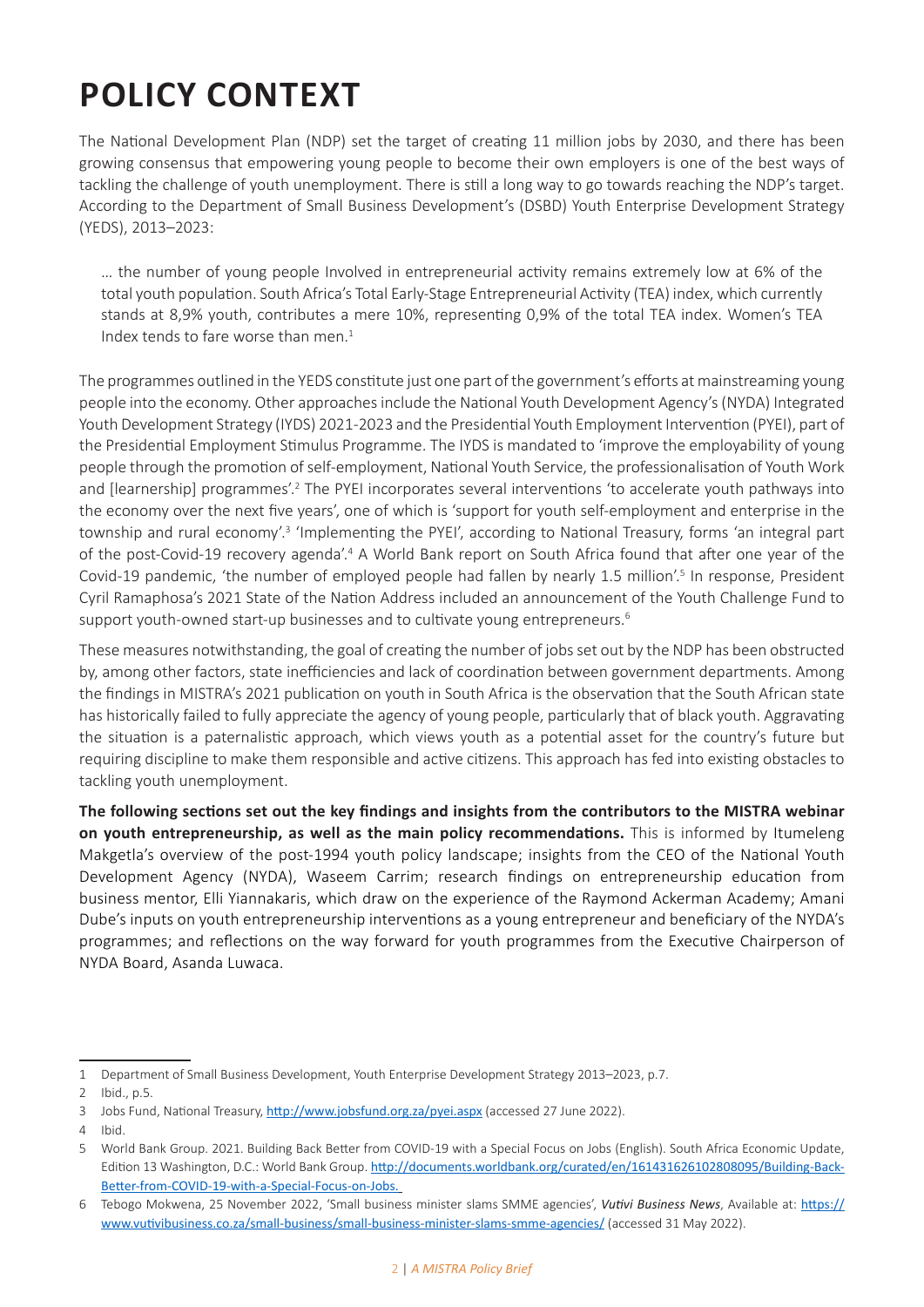## **KEY FINDINGS AND INSIGHTS**

#### **Youth entrepreneurial activity**

- 1. There is relatively **little uptake** in entrepreneurial activity amongst South Africa's young people. According to data from the NYDA, total entrepreneurial activity (TEA) (9%) amongst youth aged 25 to 34 years in South Africa is less than half of the African average.
- 2. The NYDA suggests that '**township youth** are not responding to the full potential of business opportunities in their own communities. Proportionally, immigrants have responded more

effectively to employment and business.'

- 3. There is a correlation between **education levels**  and the levels of TEA, with a 67.4 % TEA rate for those who have completed secondary education and beyond, while the level of TEA for those without education is just 4.4%.
- 4. There remains a **gender disparity** in youth entrepreneurship, with young men more likely to be entrepreneurs than young women.

#### **The informal economy and job creation**

- 5. The Covid-19 crisis has highlighted the **critical importance of the informal economy** in income generation across sectors. While the formal sector remains a critical engine for productivity and growth, it has not been able to absorb the growing numbers of unemployed people.
- 6. The state's **employment creation incentives** are not geared towards the informal sector. Yet it is in this sector that many youths will need to find work.
- 7. The South African economy is not lacking in demand; rather, the **nature of demand has changed**: In the face of declining levels of industrial activity, the NYDA has identified what it terms **'sunrise sectors'** (such as digital, ICT and global business services, the agro-processing sector, and the social care economy), which have the potential for growth and to absorb young people into work.

## **RECOMMENDATIONS**

### **Revisiting and coordinating the policy approach**

There is a need for youth development to be mainstreamed into the functions of all government departments, such that the employment, skills development, and entrepreneurship interventions complement and reinforce one another. This requires both reorientation and coordination, as well as engagement with young people directly, ensuring that their needs are reflected in entrepreneurship programmes.

1. Both the state and citizens need to change their **conceptions of entrepreneurship**, from just an economic activity to a **crucial life skill** that individuals can call upon at various points in their lives.

- 2. Programmes to support youth entrepreneurship must take a **long-term approach** that is **responsive** to young people's lived environments and to the conditions that need to be in place for entrepreneurial success.
- 3. The DSBD and NYDA must improve **public awareness** of the government's youth enterprise development interventions and worker-seeker support programmes, and **communicate** the availability of these services to young people specifically.

#### **Cultivation of entrepreneurs**

Despite continued high unemployment levels, the recently-reported increase in the number of

new company registrations by the Companies and Intellectual Property Commission (CIPC) is arguably